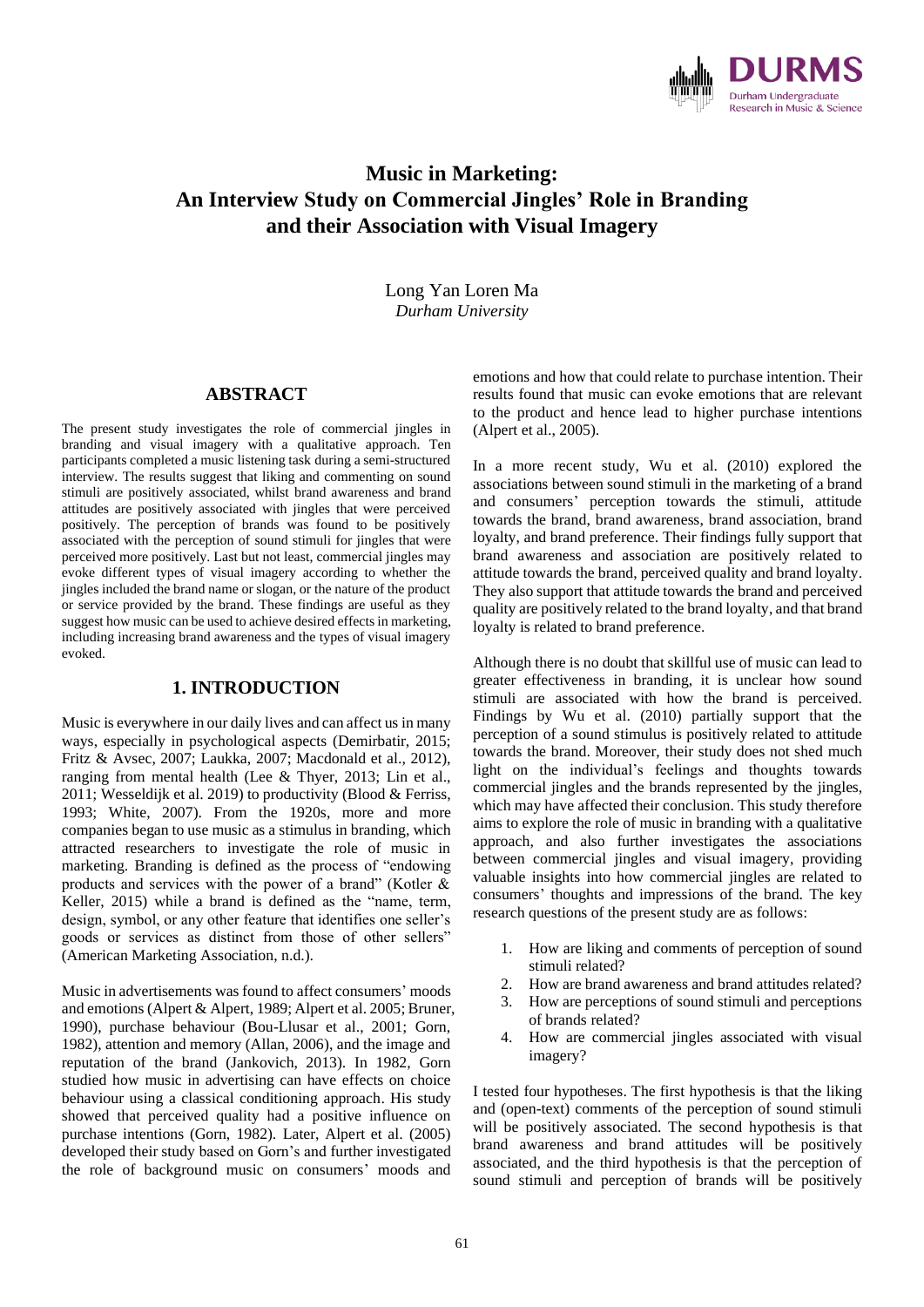associated. The second and third hypotheses are based on the results of Wu et al. (2010). Finally, the fourth hypothesis is that hearing commercial jingles will either evoke visual imagery related to the brand or with scenes in the brand's commercial advertisement.

# **2. METHOD**

*Participants.* There were a total of 10 participants in this study. The participants' ages ranged from 20 to 57 years old  $(M =$ 26.1, *SD* = 10.9). Participants were of different educational level and occupation. The recruitment of participants was limited to Hong Kong residents that lived and grew up in Hong Kong, were fluent in Chinese and English, and could read and understand both languages. This is because exposure to a brand, whether it is towards the commercial jingles themselves, the advertisement content of the commercial jingles, or the brands represented by the commercial jingles, is likely be affected by one's geographical location and is closely related to the society's culture. Moreover, the tasks in this study include listening to music that contain lyrics in both Cantonese and English and identifying logos that may contain both Chinese characters and English words, hence the language requirements. Participants were recruited through social media. Written informed consent was obtained from all participants before the start of the interview. Data were collected between 24<sup>th</sup> March 2021 to 13<sup>th</sup> April 2021.

*Design.* This study was conducted in the form of a semistructured interview. The interview consisted of music listening tasks and open-ended and closed-ended questions about the musical excerpts. There were eight musical excerpts in total, and the interviews were conducted in English.

The dependent variables of the study are the perception of sound stimuli, the perception of the brands, and visual imagery associated with the commercial jingles. The perception of sound stimuli includes liking and comments: liking is measured based on ratings on a 7-point Likert scale with '1' being 'did not like the excerpt at all' and '7' as 'liked the excerpt very much'; comments were collected in an open-ended question asking participants to describe what the commercial jingle sounded like. The perception of the brands includes brand awareness and brand attitudes. Brand awareness is considered based on whether participants recognised the commercial jingle, whether they knew which brands the jingles represent, and whether they were able to recognise the logos of the brands. The logo recognition section was conducted in a multiplechoice format, in which participants were given five different logos and were asked to try and identify the logo of the brand the commercial jingle represents. Brand attitudes were investigated with open-ended questions asking participants how they felt about the brands and whether they thought that the commercial jingle suggested anything about the brand's quality. Visual imagery was investigated by open-ended questions asking participants what came to their minds upon hearing the jingles and any visual imagery related to the brands.

The extra variable of the study is the characteristics of the commercial jingles, depending on whether they included brand names and/or slogans. This classification of commercial jingles into these categories were based on the work of Wu et al. (2010), who suggested that commercial jingles can be classified into five different categories, according to whether commercial jingles included the brand name, slogan, and songs:

- Category 1: Commercial jingles with no brand name and no slogan;
- Category 2: Commercial jingles with no brand name but with slogan;
- Category 3: Commercial jingles with brand name but no slogan;
- Category 4: Commercial jingles with both brand name and slogan;
- Category 5: Commercial jingles with songs.

However, as commercial jingles that use a song may also include brand names and/or slogans, category 5 is not included to avoid confusion. The characteristics of the commercial jingles are considered by including two excerpts from each of categories 1-4. Other controlled variables are the incidences of, and exposure to the brands in Hong Kong, especially with respect to the society's culture. This means that the brands shall be of rather similar familiarity to the participants, although brand familiarity was not measured.

*Materials.* The eight musical listening excerpts were taken from the commercial jingles of eight different popular brands across different industries, with two excerpts in each of categories 1-4 with different brand names and slogans included (Table 1).

| Table 1. Characteristics of the Eight Jingles and the Brand They |  |
|------------------------------------------------------------------|--|
| Represent                                                        |  |

| <b>Classification</b><br>of jingle | <b>Jingle</b><br>characteristics |           |                              | <b>Brand characteristics</b> |
|------------------------------------|----------------------------------|-----------|------------------------------|------------------------------|
|                                    | Brand<br>name                    | Slogan    | <b>Brand</b>                 | <b>Brand</b><br>industry     |
| Category 1                         | Χ                                | X         | <b>HSBC</b>                  | Financial<br>services        |
|                                    |                                  |           | Intel                        | Information<br>Technology    |
| Category 2                         | X                                | $\sqrt{}$ | McDonalds                    | <b>Restaurants</b>           |
|                                    |                                  |           | Vitasov                      | Food and<br><b>Beverages</b> |
| Category 3                         | $\sqrt{}$                        | Χ         | Expedia                      | Travel and<br>tourism        |
|                                    |                                  |           | Trumpet<br><b>Brand</b>      | Health<br>supplements        |
| Category 4                         |                                  |           | Choi Heong<br>Yuen<br>Bakery | Food and<br><b>Beverages</b> |
|                                    |                                  |           | Pizza Hut                    | Restaurants                  |

As the logo recognition section was conducted in a multiplechoice format, participants were given five different logos to choose from, including the brand represented by the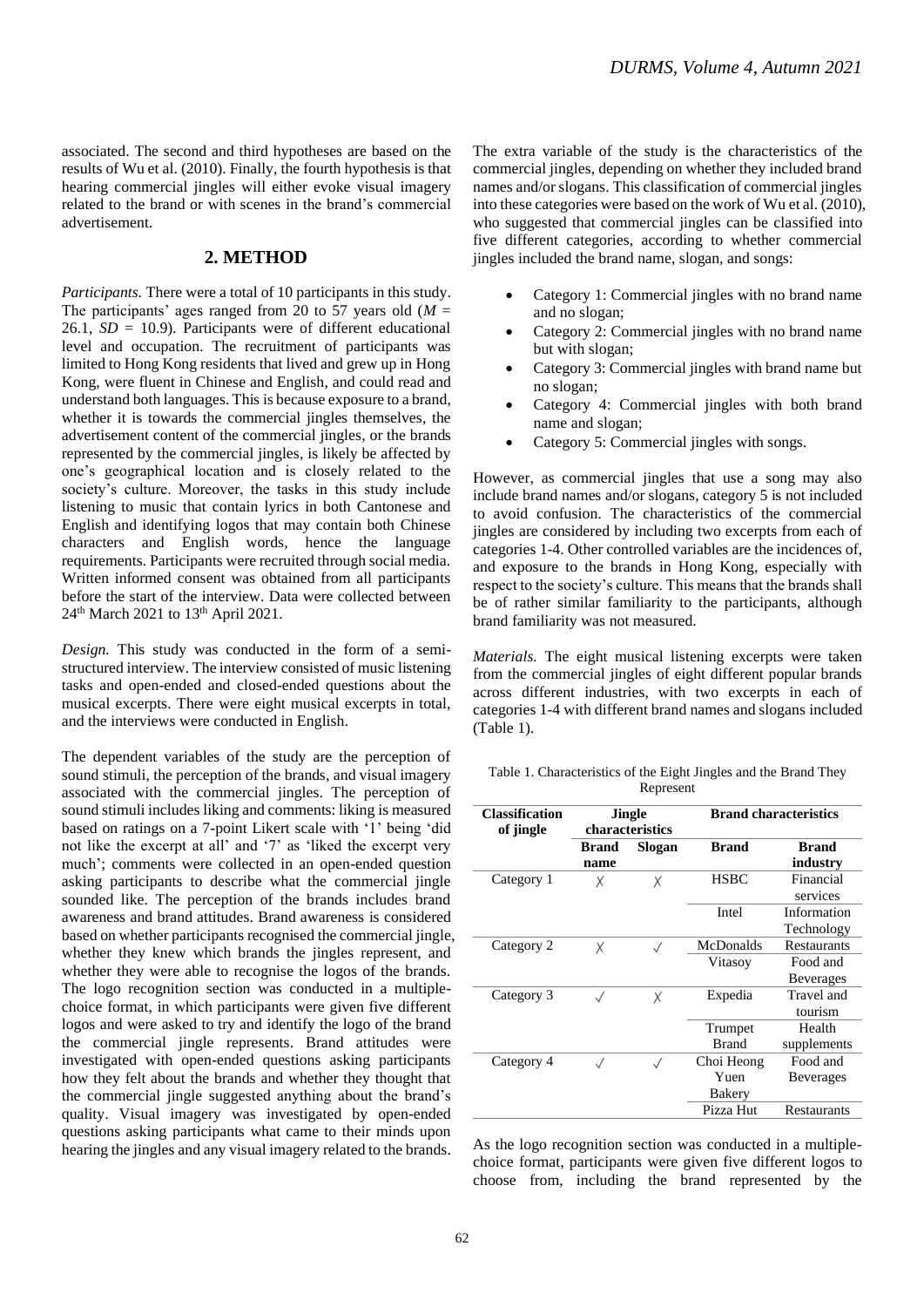commercial jingle, and other brands in the same industry that are competitors of the brand represented by the jingle.

*Procedures.* The flow of the entire interview is shown in Figure 1. The entire interview took around 45 minutes to complete.



Figure 1. Flow of the interview

Before the interview, participants will read the information sheet and will be allowed to ask any questions related to the project. Upon checking whether they meet the requirement for participants recruitment, participants shall sign the written consent form if they agree to participate. All written information and materials will be shared to participants through email if they prefer to be interviewed in a phone or video call.

The interview consisted of three sections. First, the introductory questions related to the role of music in marketing were included to ease participants into the interview. This was followed by the music listening task, which included listening to 8 different musical excerpts and a set of open and closedended questions after each excerpt. The excerpts were played to the participants in a randomised order to avoid participants guessing the similarities and differences between the excerpts and identifying a trend that could affect the results of the study. The questions asked after each excerpt were designed to assess the liking and comments of perception of sound stimuli, participants' awareness of, and attitudes towards the brand, as well as any visual imagery related to the commercial jingles. Follow-up questions based on the participants' responses were asked when necessary, especially when clarifications are needed. Finally, demographic questions about the participants' age, education level, and occupation were included.

After the interview, a short debrief session will be held to tell participants about the aim and key research questions of the project, to which they were initially blind to ensure that their responses were not affected by their hypotheses towards the research question. Participants were able to raise any queries relating to the project.

### **3. RESULTS**

*Perception of sound stimuli.* The perception of sound stimuli was considered in terms of liking and comments. The ratings for liking for each excerpt were analysed (Table 2). Qualitative responses describing what the commercial jingle sounds like and any comments on the commercial jingle were investigated through thematic analysis using the software NVivo and word clouds of comments were generated for each excerpt.

Table 2. Descriptive Statistics of Participants' Liking for Each Excerp

|                                  |      | <b>EACCIPL</b> |                |                |
|----------------------------------|------|----------------|----------------|----------------|
| <b>Brand</b>                     | Mean | <b>SD</b>      | <b>Minimum</b> | <b>Maximum</b> |
| Expedia                          | 3.4  | 1.58           | 2              | 6              |
| <b>HSBC</b>                      | 3.5  | 1.78           | 1              | 6              |
| Intel                            | 3.8  | 1.23           | $\overline{c}$ | 6              |
| Trumpet<br><b>Brand</b>          | 4.1  | 1.20           | $\overline{c}$ | 6              |
| <b>McDonalds</b>                 | 4.8  | 0.42           | $\overline{4}$ | 5              |
| Choi Heong<br><b>Yuen Bakery</b> | 4.8  | 1.55           | $\mathfrak{D}$ | 7              |
| Pizza Hut                        | 5.0  | 1.49           | 3              | 7              |
| Vitasoy                          | 5.3  | 1.49           | $\overline{c}$ | 7              |

Overall, the liking and comments towards each sound stimuli seem to be positively associated. For instance, the commercial jingles representing Expedia and HSBC were the least popular, with a mean liking score of 3.4 and 3.5 respectively; most of the larger words in the word clouds for these excerpts also tend to have a negative valence, including words such as "unpleasant", "incompatible", "unappealing" and "boring" (Figure 2).



Figure 2. Word clouds of comments for jingles with the lowest liking scores

On the other hand, the commercial jingles representing Pizza Hut and Vitasoy were the most popular, with a mean liking score of 5 and 5.3 respectively; the larger words in the world clouds for these excerpts tend to have a positive valence, including words such as "light-hearted", "happy", "lively", "supportive", and "warm", although a word with negative valence, "annoying", was used to describe Pizza Hut's commercial jingle (Figure 3).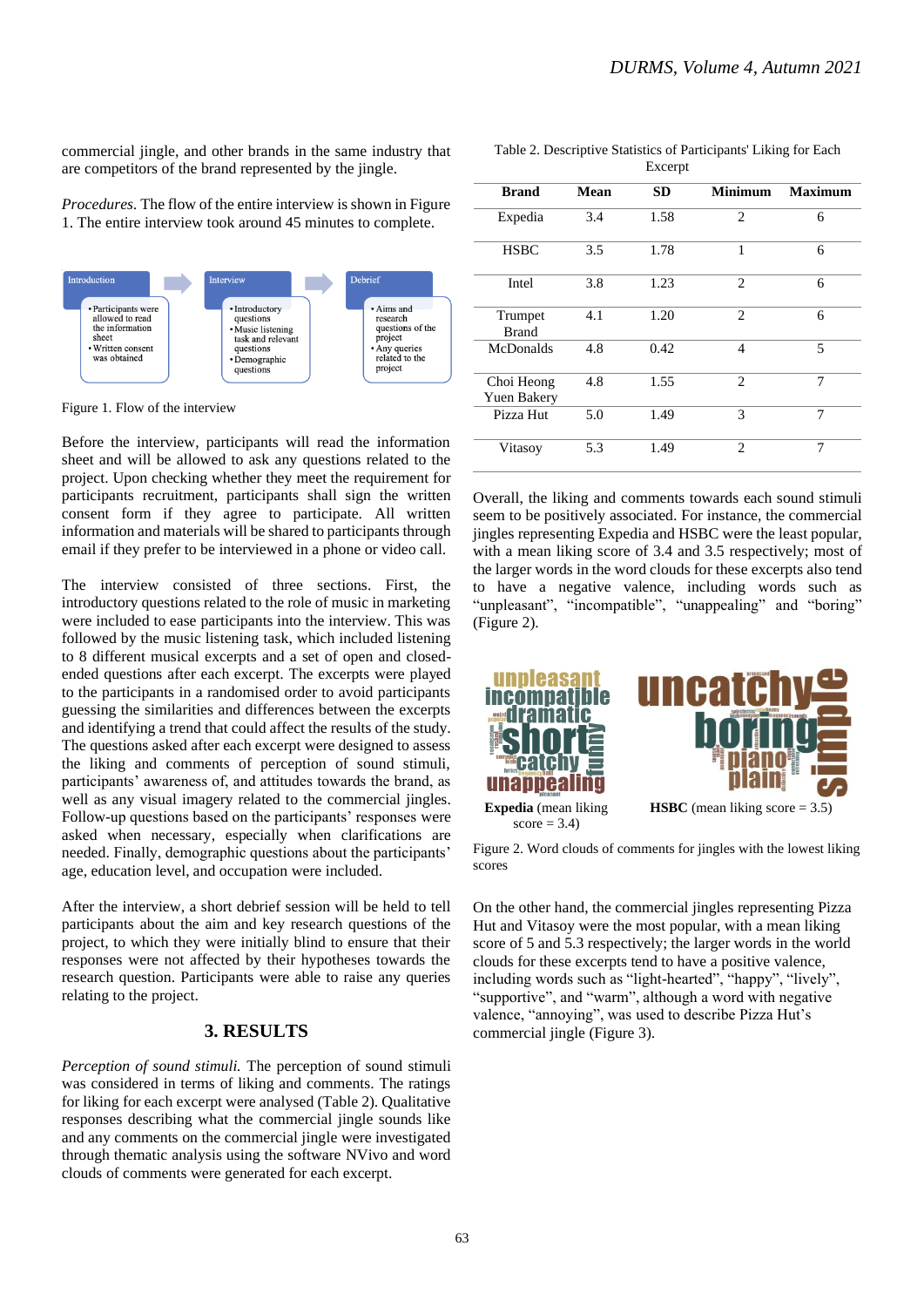

5.0)

 $= 5.3$ 

Figure 3. Word clouds of comments for jingles with the highest liking scores

*Perception of the brands.* The perception of the brands was considered in terms of brand awareness and brand attitudes. Brand awareness was assessed by three yes/no questions, including whether participants had heard of the jingle before, whether they recognised the brand represented by the jingle, and whether they could correctly identify the logo of the brand. Individual scores for each excerpt were calculated based on the number of 'yes' answers, and an average score for brand awareness based on responses to all three questions was generated for each excerpt (Table 3). Brand attitudes were considered in terms of the participant's feelings towards the brand and perceived quality of the brand. These qualitative responses were investigated through thematic analysis using the software NVivo, and word clouds of brand attitudes were generated for each excerpt.

Table 3. Scores of Brand Awareness

| <b>Excerpt</b>               | <b>Heard</b><br>jingle<br>before | <b>Brand</b><br>recognition | Logo<br>recognition | Average<br>score |
|------------------------------|----------------------------------|-----------------------------|---------------------|------------------|
| Intel                        | 7                                | $\Omega$                    | 3                   | 3.3              |
| <b>HSBC</b>                  | 5                                | 3                           | 3                   | 3.7              |
| Vitasoy                      | 10                               | $\overline{7}$              | 9                   | 8.7              |
| Pizza Hut                    | 8                                | 9                           | 10                  | 9.0              |
| Expedia                      | 9                                | 8                           | 10                  | 9.0              |
| <b>McDonalds</b>             | 9                                | 10                          | 10                  | 9.7              |
| Trumpet<br><b>Brand</b>      | 10                               | 10                          | 9                   | 9.7              |
| Choi Heong<br>Yuen<br>Bakery | 10                               | 10                          | 10                  | 10.0             |

Overall, brand awareness and brand attitudes do not seem to be related. For instance, both McDonald's and Expedia have rather high scores for brand awareness, 9.7 and 9.0 respectively, but participants had very different attitudes towards the brands: most comments towards McDonald's are quite positive (Figure 4), whereas responses towards Expedia were unfortunately rather negative (Figure 5). Contrastingly, although Intel has a rather low score of 3.3 for brand awareness, participants also

had rather positive feelings and perceived the brand to be of rather high quality (Figure 6).



Figure 4. Word cloud of brand quality of McDonald's (Average score for brand awareness  $= 9.7$ )



Figure 5. Word cloud of brand quality of Expedia (Average score for brand awareness  $= 9.0$ )



Figure 6. Word cloud of brand quality for Intel (Average score for brand awareness  $= 3.3$ )

*Linking the perception of sound stimuli to the perception of the brands.* Table 4 links the liking and comments towards the sound stimuli to the brand awareness and attitudes for the eight different brands included in the study. This is insightful, as it reveals that brand awareness and brand attitudes are actually positively associated for brands represented by commercial jingles that were perceived more positively, and the lack of association as described previously was only limited to brands represented by commercial jingles that were perceived less positively.

Furthermore, results showed that the perception of sound stimuli is positively associated with the perception of the brand, for brands represented by commercial jingles that were perceived more positively. For example, the commercial jingles representing Pizza Hut and Vitasoy had positive comments and high mean liking scores of 5.0 and 5.3 respectively, and the brands themselves had high brand awareness scores of 9.0 and 8.7 respectively and were welcomed with positive attitudes. However, this association was not found for brands represented by commercial jingles that were less liked, as these brands may have low or high brand awareness and attitudes. For instance, the commercial jingle representing Expedia had rather negative comments and a low mean liking score of 3.4, and whilst the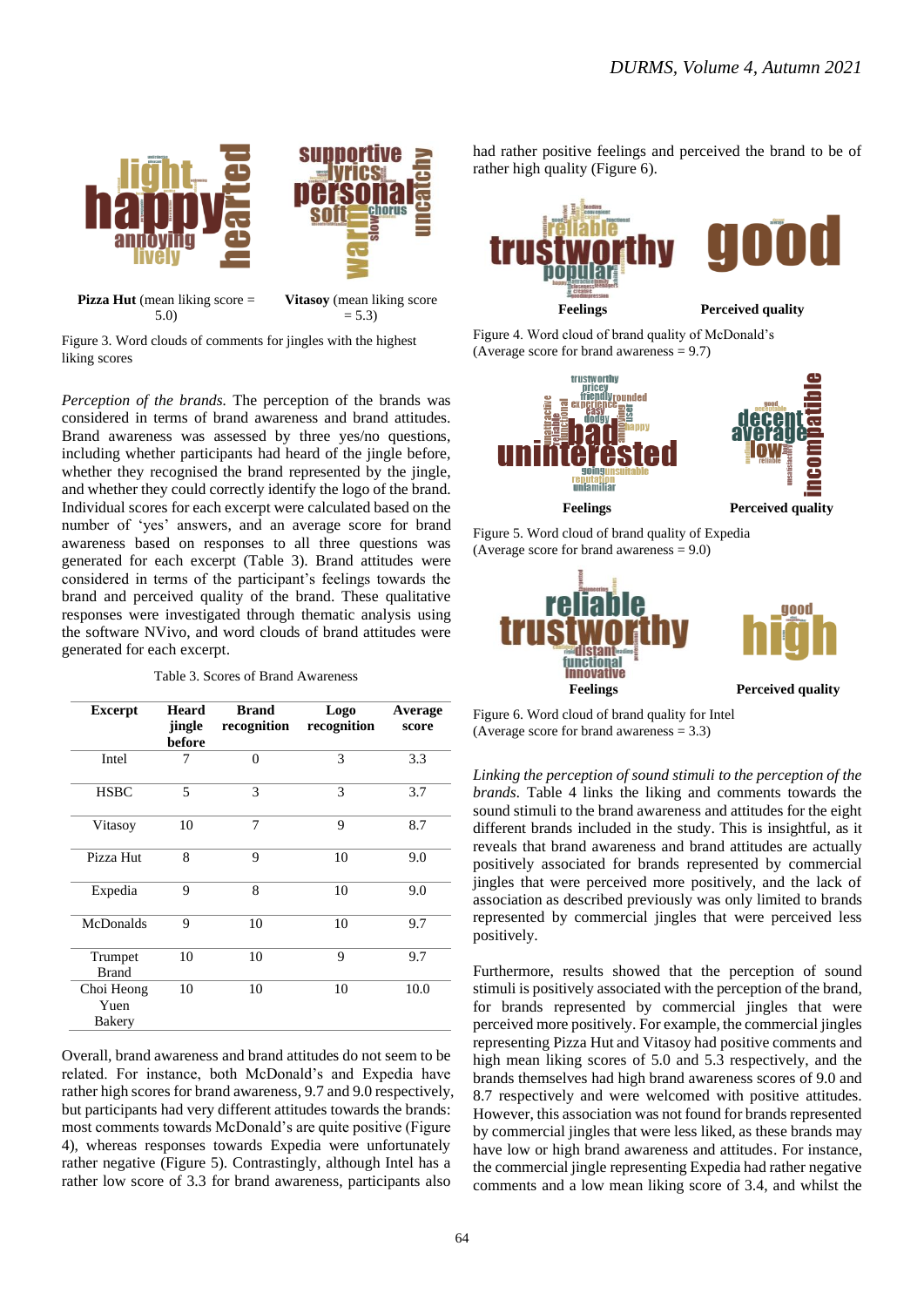brand had a high brand awareness score of 9.0, it was received with rather negative attitudes. Contrastingly, the commercial jingles representing HSBC and Intel also had rather negative comments and rather low mean liking scores of 3.5 and 3.8 respectively, and the brands had low brand awareness scores of 3.7 and 3.3 respectively, but both brands were perceived with rather positive attitudes.

Table 4. Associations between the Perception of Sound Stimuli and the Perception of the Brands

|         | <b>Perception of sound</b><br>stimuli |                           | Perception of the brands  |                      |
|---------|---------------------------------------|---------------------------|---------------------------|----------------------|
| Liking  | <b>Comments</b>                       | <b>Brand</b><br>awareness | <b>Brand</b><br>attitudes | <b>Brands</b>        |
| High    | Positive                              | High                      | Positive                  | Pizza Hut.           |
|         |                                       |                           |                           | Vitasoy              |
| Average | Average                               | High                      | Average                   | McDonald's.          |
|         |                                       |                           |                           | Choi Heong           |
|         |                                       |                           |                           | Yuen Bakery,         |
|         |                                       |                           |                           | <b>Trumpet Brand</b> |
| Low     | Negative                              | High                      | Negative                  | Expedia              |
| Low     | Negative                              | Low                       | Positive                  | HSBC. Intel          |

*Commercial jingles and visual imagery.* Qualitative responses describing any visual imagery evoked were investigated through thematic analysis using the software NVivo, and word clouds were generated for each excerpt. Our results revealed the types of visual imagery evoked by the commercial jingles vaguely fall into one of the following categories, including the brand logo, the product or services provided by the brand, the content of the advertisement, or pure imagination, albeit of different frequencies (Table 5). The results show that overall, most of the visual imagery participants recalled was related to the advertisement, and advertisement-related visual imagery was also the main type of visual imagery evoked for commercial jingles for four brands, including Choi Heong Yuen Bakery, Expedia, Trumpet Brand and Vitasoy.

Table 5. Frequency of Each Type of Visual Imagery Evoked by the Jingles (Bold Numbers Indicate the Most Frequent Imagey)

| <b>Brand</b>            | <b>Brand</b><br>logo | Product/<br><b>Service</b> | Advertisement | Imagination    |
|-------------------------|----------------------|----------------------------|---------------|----------------|
| Choi Heong              | 1                    | 6                          | 22            | $\theta$       |
| <b>Yuen Bakery</b>      |                      |                            |               |                |
| Expedia                 | 4                    | 3                          | 13            | 4              |
| <b>HSBC</b>             | 1                    | 6                          | $\theta$      | 10             |
| Intel                   | $\theta$             | 9                          | $\Omega$      | 14             |
| McDonalds               | 9                    | 6                          | 5             | $\overline{4}$ |
| Pizza Hut               | $\overline{2}$       | 13                         | 10            | 6              |
| Trumpet<br><b>Brand</b> | $\theta$             | 7                          | 17            | 4              |
| Vitasoy                 | 7                    | 6                          | 14            | $\theta$       |
| <b>Total</b>            | 24                   | 56                         | 81            | 42             |

# **4. DISCUSSION**

In terms of the perception of sound stimuli, results revealed that liking and comments towards the commercial jingles seem to be positively associated as hypothesised. This is intuitive, as both the liking and the comments were directed at the commercial jingles, and the comments can be seen as providing supplementary information from the participants explaining why they might have rated how much they like the commercial jingles. Interestingly, commercial jingles that received higher liking scores and more positive comments were those that represented brands that sell products (e.g. health supplements, food and beverages), or provide services associated to representative physical products (e.g. restaurants), whereas those that received lower liking scores and less positive comments were jingles that represented brands providing services without physical products (e.g. HSBC provides financial services, and Expedia provides travel booking services).

In terms of the perception of the brand, contradictory to our second hypothesis, our results initially suggest that brand awareness and brand attitudes seem to be unrelated, as brands with high awareness were found to have both positive attitudes (e.g. McDonald's, Pizza Hut) or negative attitudes (e.g. Expedia), and brands with positive attitudes were found to brand awareness scores that are high (e.g. Vitasoy, Trumpet Brand) or low (e.g. HSBC, Intel). This might be the case as brand awareness and brand attitudes are rather different constructs in the perception of the brand, and hence are not necessarily associated. Moreover, the fact that brand awareness usually precedes brand attitudes may explain why there is a greater range of brand attitudes for brands with high brand awareness scores, whilst only positive attitudes were reported towards brands with low brand awareness scores, as it is impossible to dislike a brand they are not aware of. In addition, linking the perception of sound stimuli and that of the brands revealed that brand awareness and brand attitudes are in fact positively associated for brands represented by commercial jingles that were perceived more positively, whilst the lack of evidence for any associations between brand awareness and brand attitudes were limited to brands represented by commercial jingles that were perceived less positively. This may once again be explained by the fact that brand awareness precedes brand attitudes, and hence it is impossible to have negative opinions on brands and the associated jingles if people are not aware of them.

Linking the perception of stimuli and that of the brands also revealed that they are positively associated for brands represented by commercial jingles that were perceived more positively. This suggests that a high-quality commercial jingle may contribute to higher awareness and more positive attitudes towards the brand, highlighting the immense potential of a good commercial jingle in marketing, in terms of both brand awareness and brand attitudes. Contrastingly, the finding that the perception of sound stimuli and that of the brands are not associated for brands represented by commercial jingles that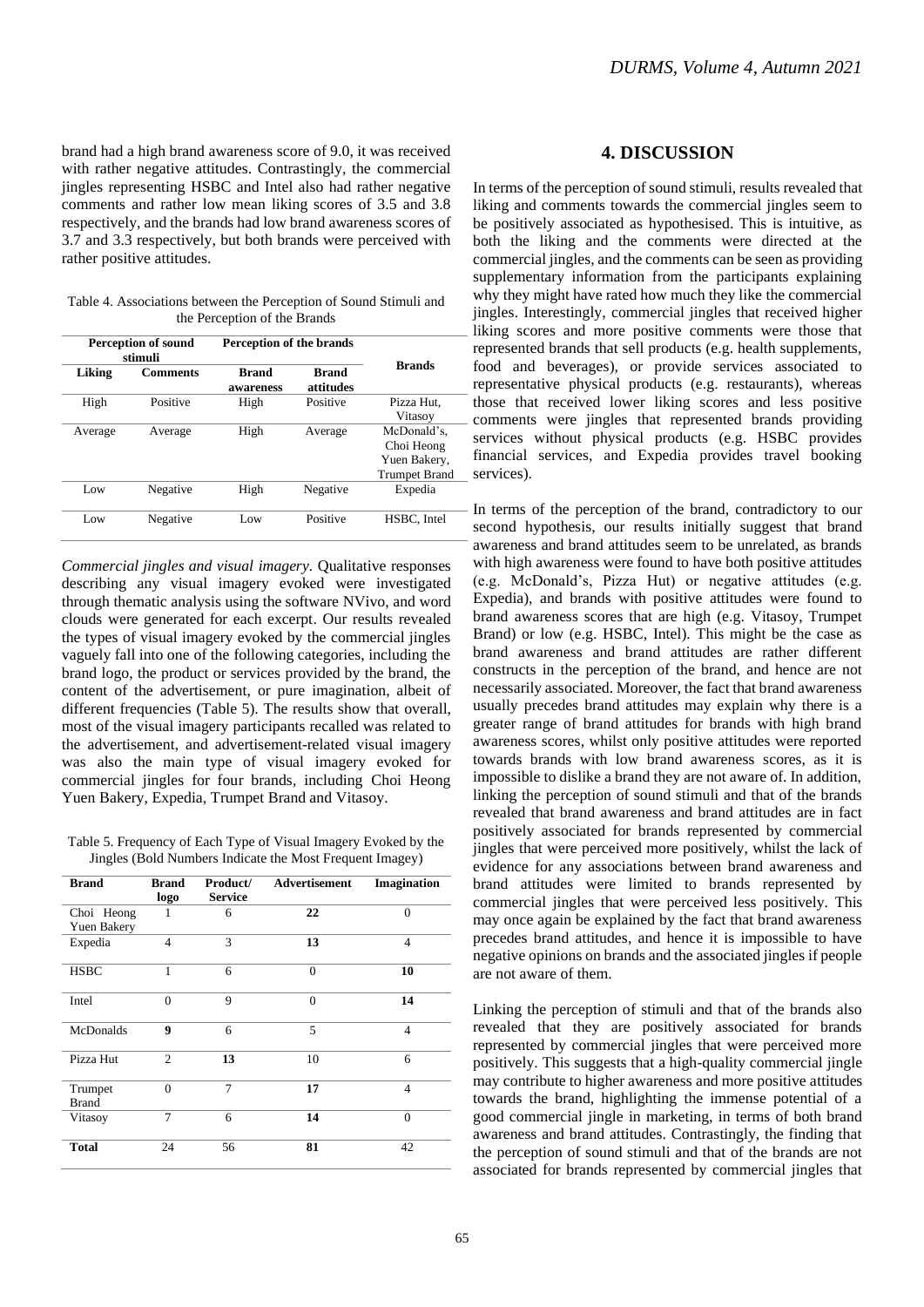were perceived less positively suggests that a low-quality commercial jingle does not necessarily contribute to low awareness or negative attitudes towards the brand.

In the case of HSBC and Intel, it is possible that the commercial jingles that are received less positively has contributed to the low awareness, and if this were the case, this will once again highlight the importance of a good jingle in marketing as mentioned in the above. Alternatively, it is possible that there are other factors contributing to the poor reception of the commercial jingle and the low brand awareness, such as the characteristics of the commercial jingle itself, as both jingles representing HSBC and Intel did not include any brand name nor slogan. This then highlights the importance of including the brand name or the slogan in the jingle, as including either or both may increase brand awareness. Despite the low liking and negative comments towards the commercial jingles and low brand awareness, HSBC and Intel were welcomed by rather positive attitudes. This can once again be explained by brand awareness preceding brand attitudes, hence the positive attitudes may in part be due to the lack of awareness and knowledge about the brand prohibiting participants to have any feelings other than the default towards those brands.

On the other hand, in the case of Expedia, it is possible that the commercial jingle that is received less positively has contributed to negative attitudes. But, following the notion that brand awareness precedes brand attitudes, it is possible and rather likely that other factors may have contributed to these negative attitudes. These factors may include the mode of operation of the business, as Expedia is the only brand that operates exclusively online, and online-only businesses and services are very often seen as less reliable and less credible, which can be partially attributed to the role of cognitive heuristics in how we evaluate the credibility of information we come across online (Metzger et al., 2013).

Considering the visual imagery evoked by commercial jingles, advertisement-related visual imagery was found to occur most frequently, as in the case of Choi Heong Yuen Bakery, Expedia, Trumpet Brand and Vitasoy. This may be related to the high co-occurrence of the commercial jingles and the advertisement, as the jingles representing these brands are very rarely heard out of the context of the advertisement on TV, whereas the jingles representing McDonald's and Pizza Hut are also often heard in the restaurants themselves in addition to on TV. This may explain why visual imagery evoked by the commercial jingles representing the restaurants mainly fall into the category of the brand logo or the product/services related to the brand, as the brand logo in McDonald's and the pizza in Pizza Hut are prominent visual features of the dining experiences in these restaurants, in particular in relation to the restaurants' renovation. This shed light on how commercial jingles may evoke visual imagery associated to the environment in which the jingle is heard any perhaps any past personal dining experiences in that environment. Last but not least, the commercial jingles representing HSBC and Intel mainly evoked visual imagery from pure imagination. This might have been related to how these commercial jingles did not include

the brand name or slogan. As they might not be able to quickly identify the brand, consumers may be guessing the brand represented by the sound, and through the process the sound stimuli may continue to evoke a greater diversity in imagination. These findings are valuable, as it shows that different types of visual imagery can be evoked according to the features of the commercial jingles or the nature of the brand.

*Strengths.* Firstly, this study is of high ecological validity, as the music listening task was able to mimic the listening of commercial jingles in everyday life. This means that the results and any conclusions made in this study is more reliable and applicable in a real-world setting. Secondly, the study has a specific target population in participant recruitment, which means that the potential influences of cultural differences is minimised, including differences in upbringing, languages, and sense of humour. Thirdly, the use of a semi-structured interviews enables more in-depth qualitative data collection which helps us better understand participants' feelings and thoughts, and allow new ideas to be explored.

*Limitations.* First, the study has a relatively small sample size, due to practical constraints, as the specific selection criteria in participant recruitment meant that very few participants fulfill all requirements, and semi-structured interviews are rather time-consuming to conduct. A small sample size is a limitation as this can lead to biases. Moreover, this research was targeted at a specific population and therefore our findings are not representative of the overall population. This raises concerns with external validity. Furthermore, due to time constraints, the study uses a small selection of commercial jingles and may not be representatives of other commercial jingles, as different jingles possess different characteristics which may contribute to the findings. Finally, the thematic analyses of the qualitative responses is subjective, and as the data analysis was only reviewed by myself, it could possibly be biased.

*Future Directions.* Improvements can be made to overcome the limitations in this study. First, the scale of the study could be expanded, including a larger sample size and use a wider range of sound stimuli. Second, future studies can further investigate how individuals' cultural background might have effect on the responses by performing a cross-cultural study that includes other nationalities. Finally, future studies can include multiple independent reviewers for thematic analyses to increase the reliability and validity of the qualitative data.

#### REFERENCES

- Allan, D. (2006). Effects of popular music in advertising on attention and memory. *Journal of Advertising Research, 46*(4), 434-444. doi: 10.2501/S0021849906060491
- Alpert, M.I., Alpert, J.I., & Maltz, E.N. (2005). Purchase occasion influence on the role of music in advertising. *Journal of Business Research, 58*(3), 369-376. doi: http://doi.org/10.1016/S0148-2963(03)00101-2.